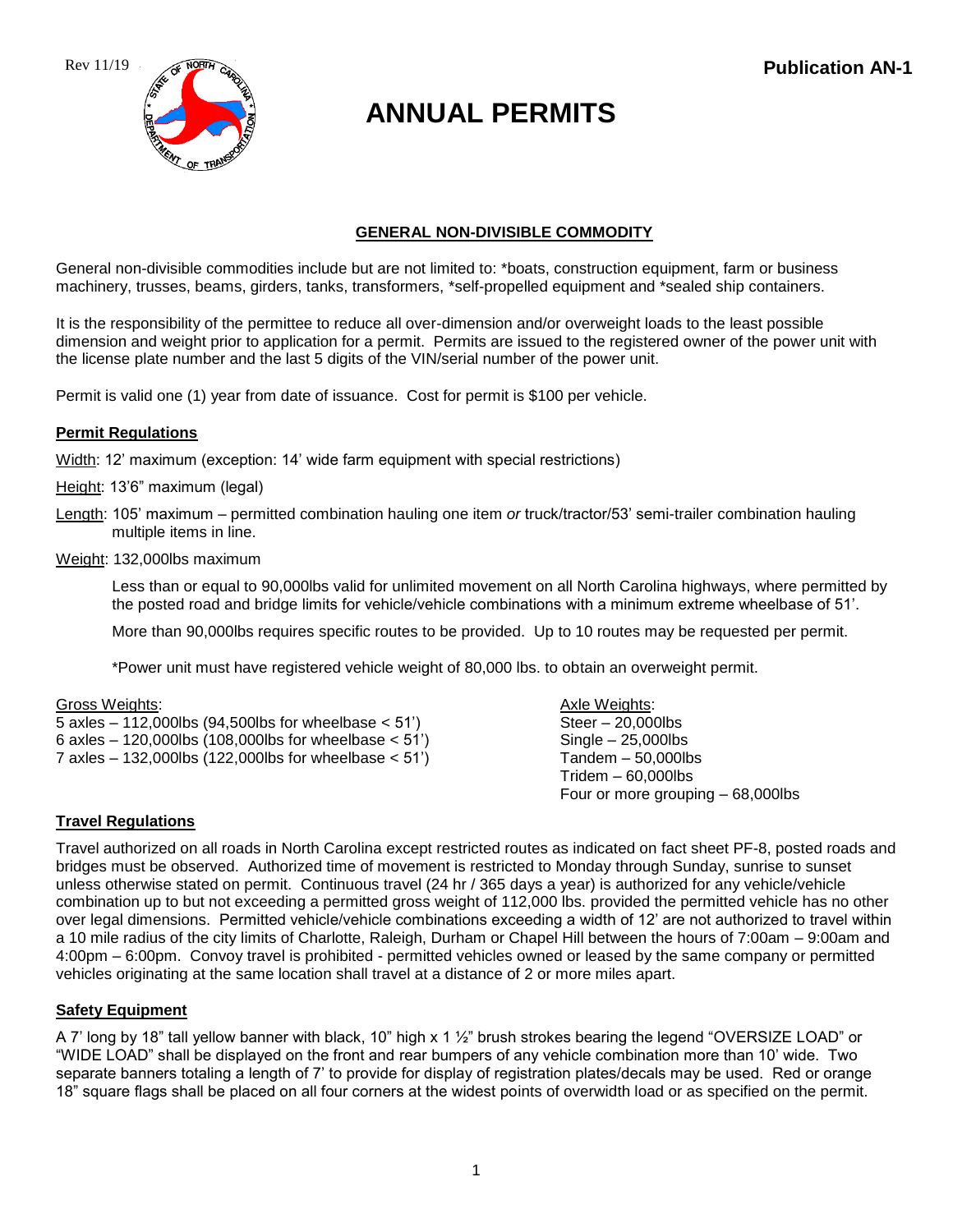# **Boats – Special Rules**

8'7" – 9'6" Wide

No permit required. No travel or time restrictions. Minimum of two operable amber lights on widest point.

### 9'7" – 9'11" Wide

No permit required. Travel restricted to sunrise to sunset. Minimum of two operable amber lights on widest point.

# 10' Wide and Greater

Permit required and all permit restrictions apply.

# **Sealed Ship Containers – Special Rules**

In addition to standard non-divisible commodity permit regulations, the following requirements must be met:

- Traveling to or from a designated seaport (either in state or out of state)
- Has been or will be transported intact by marine shipment with the original unbroken seal or a replacement seal affixed by an authorized government agency
- Proper documentation (shipper's bill of landing and/or trucking bill of landing) of sealed commodity being transported is available for enforcement inspection.

### **Self-Propelled Equipment – Special Rules**

At the time of the original permit request for self-propelled equipment, the schematics must be submitted indicating axle spacings, axle weights, gross weight and length of front and/or rear overhang prior to the issuance of a permit. North Carolina law provides for a "legal overhang of 3 feet front overhang".

Explanation of symbols used in the following chart:  $\leq$  - less than  $\geq$  - greater than

| TWO (2) AXLE VEHICLE<br>single/single<br>8'                                                                                                                                                                                                                | 50,000 gross<br>25,000 single                                                                     | THREE (3) AXLE VEHICLE<br>70,000 gross<br>25,000 single<br>single/tandem<br>15'<br>50,000 tande                                                                                                                                                                                                                                                     |  |  |
|------------------------------------------------------------------------------------------------------------------------------------------------------------------------------------------------------------------------------------------------------------|---------------------------------------------------------------------------------------------------|-----------------------------------------------------------------------------------------------------------------------------------------------------------------------------------------------------------------------------------------------------------------------------------------------------------------------------------------------------|--|--|
| <b>FOUR (4) AXLE VEHICLE</b><br>>18'<br>quad grouping<br>tandem/tandem<br>$>16'$ <22'<br>22'                                                                                                                                                               | 78,000 gross<br>20,000 per axle<br>78,000 gross<br>50,000 tandem<br>90,000 gross<br>50,000 tandem | FIVE (5) AXLE VEHICLE<br>>24' < 28'<br>tandem/tri<br>86,000 gross<br>37,500 tande<br>60,000 tri<br>28'<br>94,500 gross<br>37,500 tande<br>60,000 tri<br>94,500 gross<br>tandem/tandem/single<br>31'<br>50,000 tande                                                                                                                                 |  |  |
| SIX (6) AXLE VEHICLE<br>tri/tri<br>$>29'$ < 34'                                                                                                                                                                                                            | 100,000 gross                                                                                     | 15,000 single                                                                                                                                                                                                                                                                                                                                       |  |  |
| 60,000 tri<br>34'<br>108,000 gross<br>60,000 tri<br>tandem/tandem/tandem<br>$>37'$ < 39'<br>100,000 gross<br>50,000 tandem with no two consecutive<br>sets of tandems to exceed 90,000 lbs.<br>39'> 108,000 gross<br>50,000 tandem with no two consecutive |                                                                                                   | <b>SEVEN (7) OR MORE AXLE VEHICLE</b><br>For all seven (7) or more axle configurations<br>the maximum gross weight is determined<br>after an analysis of the weight distribution<br>and axle configuration. Based on the<br>configuration and engineering analysis,<br>the configuration may be allowed a maximum<br>gross weight up to 132,000lbs. |  |  |
| sets of tandems to exceed 90,000 lbs.<br>single/single/tandem/tandem $\neg$<br>single/five axle grouping<br>tandem/quad axle grouping                                                                                                                      | Engineering<br>Study<br>Required                                                                  |                                                                                                                                                                                                                                                                                                                                                     |  |  |

| =<br>=<br>8'>     | 50,000 gross<br>25,000 single   | THREE (3) AXLE VEHICLE<br>single/tandem | 15'        | 70,000 gross<br>25,000 single<br>50,000 tandem |  |
|-------------------|---------------------------------|-----------------------------------------|------------|------------------------------------------------|--|
|                   |                                 | FIVE (5) AXLE VEHICLE                   |            |                                                |  |
| <u>.E</u><br>>18' | 78,000 gross<br>20,000 per axle | tandem/tri                              | >24' < 28' | 86,000 gross<br>37,500 tandem                  |  |
| 22'               | 78,000 gross                    |                                         |            | 60,000 tri                                     |  |
|                   | 50,000 tandem                   |                                         | 28'        | 94,500 gross                                   |  |
| 22'>              | 90,000 gross<br>50,000 tandem   |                                         |            | 37,500 tandem<br>60,000 tri                    |  |
|                   |                                 | tandem/tandem/single                    | 31'        | 94,500 gross<br>50,000 tandem                  |  |
| ı,                | $100,000$ aross                 |                                         |            | 15,000 single                                  |  |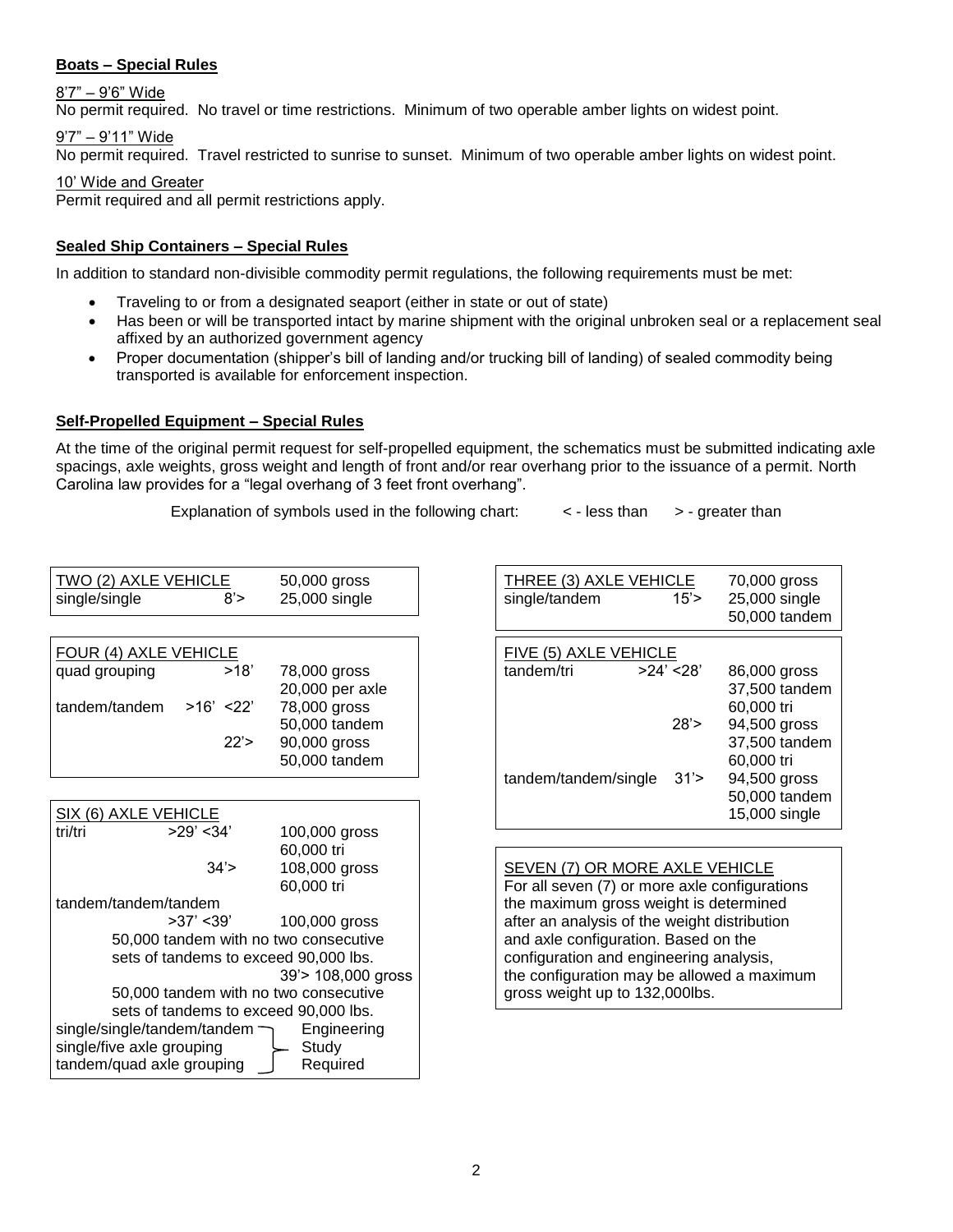CONTINUOUS TRAVEL (24 hours a day/7 days a week/365 days a year) is authorized if the equipment meets the following criteria:

- Gross vehicle weight does not exceed 112,000 lbs.
- Does not exceed a width of 8' 6".
- Does not exceed a height of 13' 6".
- Overhang both front and rear does not exceed a total combination of 10 feet in length, and
- All overhang is marked with the safety warning tape and equipment described below:
- 1. High intensity glass bead retro-reflective sheeting (tape) measuring 2" x 12" to be displayed on
	- a. extreme extension of both sides and on front/rear extension of overhang; and
	- b. on each side of crane 24" from road surface at nearest feasible center point between steer and drive axles.
- 2. Rear Lights in working order to be displayed on any rear overhang during travel as follows:
	- a. Temporarily mounted brake light, and
	- b. Flashing amber light (8" in diameter) minimum 800 watt candle power.

\*\*\*Special rules for *Off Highway Use Self Propelled Equipment*: (designed specifically for off highway use and has low pressure/flotation tires) Two (2) escorts required. Time of travel restricted to 9:00am – 2:30pm. Total route of travel restricted to a max of 15 miles. The following Maximum Allowable Weights apply per Extreme Wheelbase Measurement:

Single – 37,000 gross Two Axle Vehicle Three Axle Vehicle Tandem – 50,000 gross < 10' 65,000 gross single/tandem <16' 75,000 gross 10' > 70,000 gross single/tandem 16'> 80,000 gross single/single/single Engineering study

# **MOBILE / MODULAR HOMES**

Permit is valid one (1) year from date of issuance. Cost for permit is \$200 per vehicle.

#### **12 FT WIDE**

Travel authorized on all roads in North Carolina. Authorized time of movement is Monday through Sunday, sunrise to sunset unless otherwise stated on permit.

Overhang: Roof overhang beyond the 3" gutter edge will be considered as a 14' wide unit.

Height: 13'6" maximum height

Length: Total maximum vehicle combination length is 105'. Max length of home is 80' (76' unit and 4' tongue).

Axles: Mobile/modular unit shall be equipped with a minimum of two (2) braking axles in good working condition controlled and operated from inside the towing unit. All wheels on the braking axle shall be equipped with operable brakes. Authorization of special axle exemption for the specific home is required to be carried in the pulling unit while traveling on all North Carolina highways.

Escorts: (unless otherwise specified on permit) See Publication E-9 for more information.

■ No escorts required

# **14 FT WIDE**

Travel authorized on all roads in North Carolina with route origin being limited to a manufacturer or dealership. Restricted routes as indicated on fact sheet PF-8, posted roads and bridges must be observed. Authorized time of movement is Monday through Sunday, sunrise to sunset unless otherwise stated on permit. Travel is NOT authorized within a 10 mile radius of the city limits of Charlotte, Raleigh, Durham or Chapel Hill between the hours of 7:00 am – 9:00 am and 4:00 pm – 6:00 pm.

Overhang: Roof overhang is limited to 12" gutter edge. Hinged roofs on the marriage side of a mobile/modular home section, creating overhang, must be included in the total allowable 12" roof overhang. Bay windows, room extensions or porches may be transported provided they do not extend beyond the maximum 12" roof overhang or the total width of overhang on the appropriate side of the home. This allowance applies only if reflective extenders of a design and color approved by the Department of Transportation equal to the width of the roof overhang or protrusion are attached to the front and rear of the unit to clearly identify the total width of the unit.

#### Height: 13'6" maximum height

Length: 105' total maximum vehicle combination length. Max length of home is 80' (76' unit and 4' tongue).